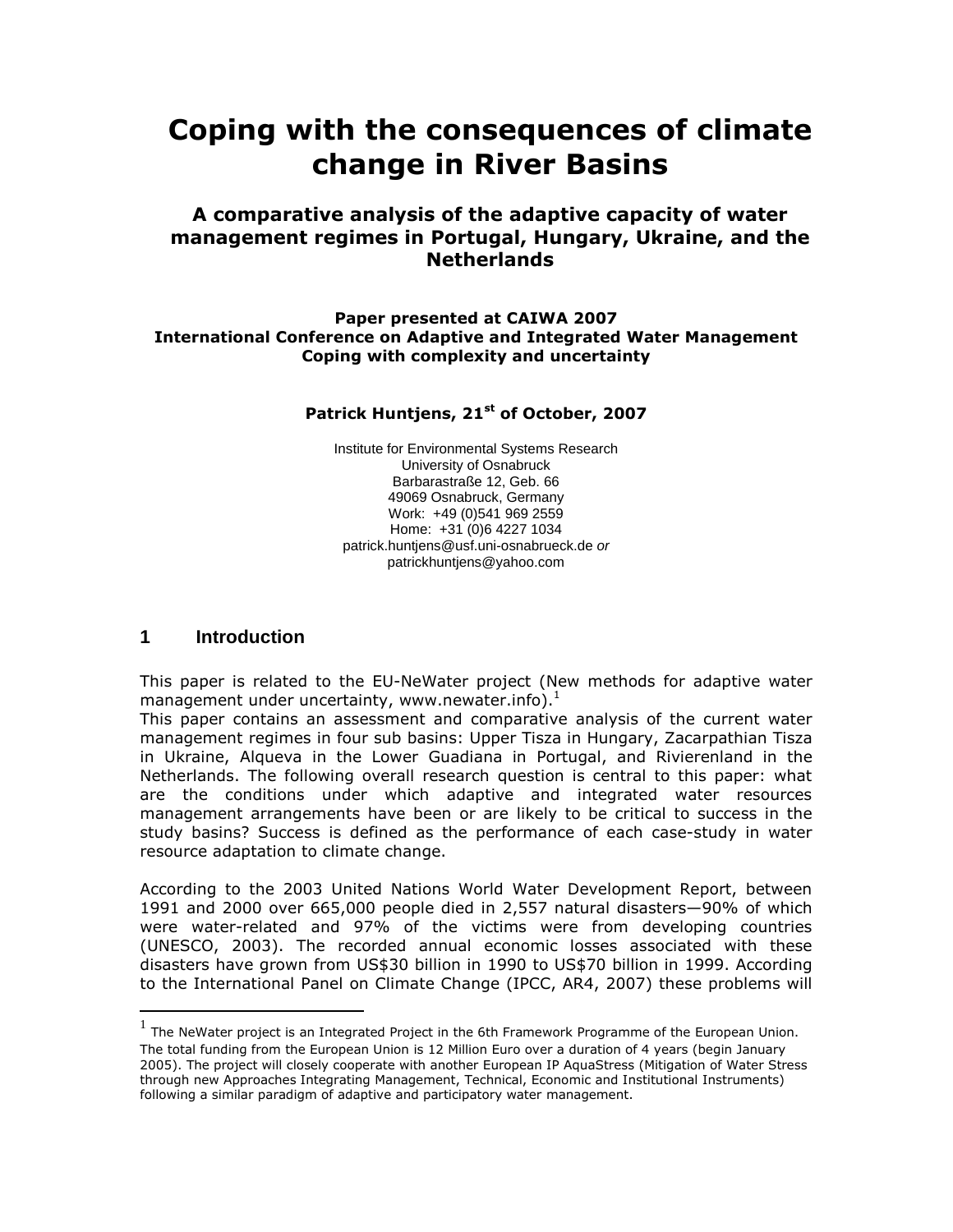become even worse due to the impacts of global climate change. 'By 2080, it is likely that 1.1 to 3.2 billion people will be experiencing water scarcity; 200 to 600 million will suffer from hunger; and 2 to 7 million more per year will be victimized by coastal floodings' says the IPCC (AR4, 2007).

This paper addresses the present and future challenges of water resources management related to climate-related extreme events in river basins. The number of disasters caused by weather-related phenomena such as hurricanes, floods and droughts has more than doubled over the past decade, from 175 in 1996 to 391 in 2005.<sup>2</sup> This paper will start with an introduction on the challenges posed by climate change, and how we are currently dealing with these challenges in water resources management.

This paper tries to make a contribution to the development of a knowledge base for Adaptive and Integrated Water Resources Management. The objectives and questions of this paper will be explained in more detail in the paragraph 3 and 5.

# **2 Coping with the impacts of climate change in river basins**

Despite all the recent attention for climate change, it has been merely focusing on the causes, and the observed and projected changes in climatic conditions, and solutions for mitigating or preventing further climate change. For example, the last IPPC report (IPCC, AR4, 2007) has been focusing on policies, measures and instruments to mitigate climate change itself, in particular focusing on the so-called 'mitigation potential', a concept which has been developed to assess the scale of greenhouse gas reductions that could be made (IPPC, AR4, 2007).

However, the issue which has been profoundly neglected is how we are going to deal with the consequences of climate change, such as an increased intensity and frequency in storms, droughts, extreme precipitation events, circulation changes and heat waves. Even if we are able to stabilize the emissions of greenhouse gases today, increases in temperature and the associated impacts, including water availability and flooding, will continue for many decades to come (EEA, 2007). Even worse, instead of stabilizing greenhouse gas emissions today, with current climate change mitigation policies and related sustainable development practices, global greenhouse gas emissions will continue to grow over the next few decades (IPPC, AR4, 2007).

The challenges posed by climate-related extreme events to river basins are manifold. Especially since water resource issues interact with a wide range of environmental and socio-economic sectors including health, public safety, agriculture, biodiversity, industry, navigation, and tourism.

An increase in the surface temperature of water, and changes in the hydrological cycle could result in changing rainfall patterns over the region. Some areas may experience intense rainfall resulting in heavy floods, while other areas may witness less rainfall, and also frequent droughts.

Moreover, mortality is expected to increase as a result of more and intense heat and cold spells (Haines et al., 1993; Kalkstein, 1993; IPCC 1996, WG II, Section 18.2.1). For example, the heat wave of 2003 in Western Europe killed almost 20,000 people throughout Italy (Istat, 2007), approximately the same amount in France (From: Terra Daily, June 27th, 2007), and between 1400 and 2200 lethal victims in the

 2 International Federation of the Red Cross and Red Crescent Societies' World Disaster Report 2006, p 211.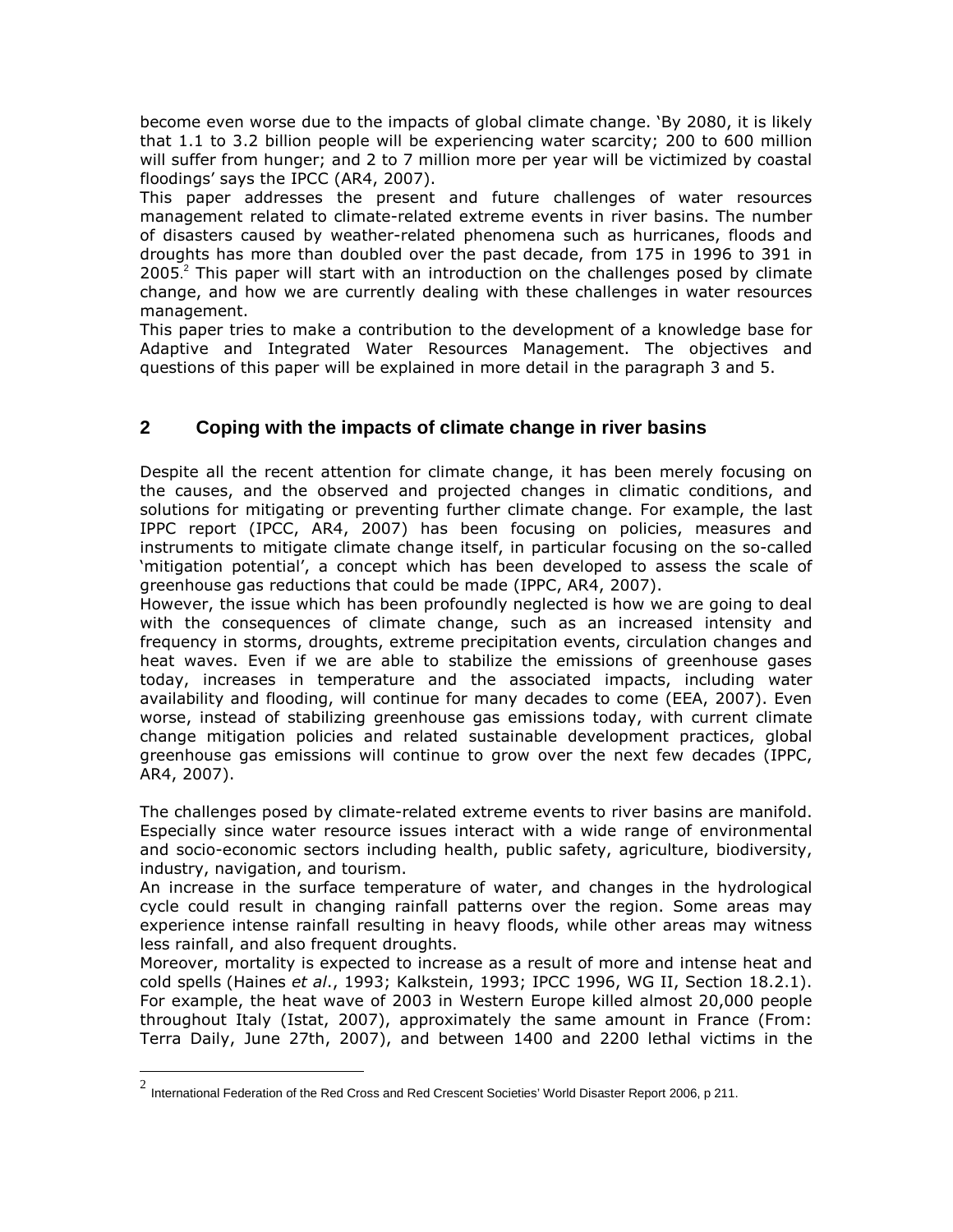Netherlands (From: Algemeen Dagblad, June 9th, 2006). Moreover, worldwide migration patterns clearly indicate that people increasingly are occupying regions exposed to extreme events (MA, 2005). As a matter of fact, 90% of the world's population is currently living in river basins (World Bank, 2006).

For the past two decades, new, more integrated approaches to water management have been developed and are being implemented to address perceived shortcomings in earlier approaches. During the last decade, the principle of Integrated Water Resources Management (IWRM) has, for example, been used as a framework for the implementation of such integrated approaches to water management (GWP-TEC,

2000). The IWRM concept is being defined as 'a process which promotes the coordinated development and management of water, land and related resources in order to maximise the resultant economic and social welfare in an equitable manner without compromising the sustainability of vital ecosystems.' (GWP-TEC, 2000).

This paper recognizes the value of highly integrated solutions, although it argues that the concept of integrated water resource management (IWRM) needs to be strengthened, because IWRM is immature as a management tool (Pahl-Wostl, C & Sendzimir, J., 2005). As a review article stated: 'There is still a long way to go to achieve a common understanding of IWRM and to develop and refine approaches for its successful implementation.' (Jonker, 2002. p. 719). More recently, adaptive management has been introduced as a concept that may complement missing elements of current approaches to IWRM (Pahl-Wostl, C & Sendzimir, J., 2005).

## **3 Research objectives**

The characteristics of adaptive and integrated water resources management (AIWRM) are to be regarded as working hypotheses, since the change towards AIWRM is yet slow and empirical data and practical experience thus limited. One possible reason for this lack of innovation is the strong interdependence of the factors stabilizing current management regimes. One cannot, for example, move easily from top-down to participatory management practices without changing the whole approach to information and risk management. Hence, research is urgently needed to better understand the interdependence of key elements of water management regimes and the dynamics of transition processes in order to be able to compare and evaluate alternative management regimes and to implement and support transition processes if required.

This paper tries to contribute to developing this knowledge base by assessing and comparing current water management regimes in four European sub catchments, located in 3 transbroundary river basins (Tisza, Rhine, and Guadiana), in order to identify the level of adaptive and integrated water resources management, the internal coherence of different elements, the similarities and differences between the case-studies. This paper is taking a multi-level governance approach, focusing on conditions and processes at the sub-basin level, but being embedded in a wider context

In summary, this paper takes a first step towards strengthening the conceptual foundations and practical value of AIWRM approaches by assessing the conditions under which adaptive and integrated water resources management arrangements have been or are likely to be critical to success in the study basins.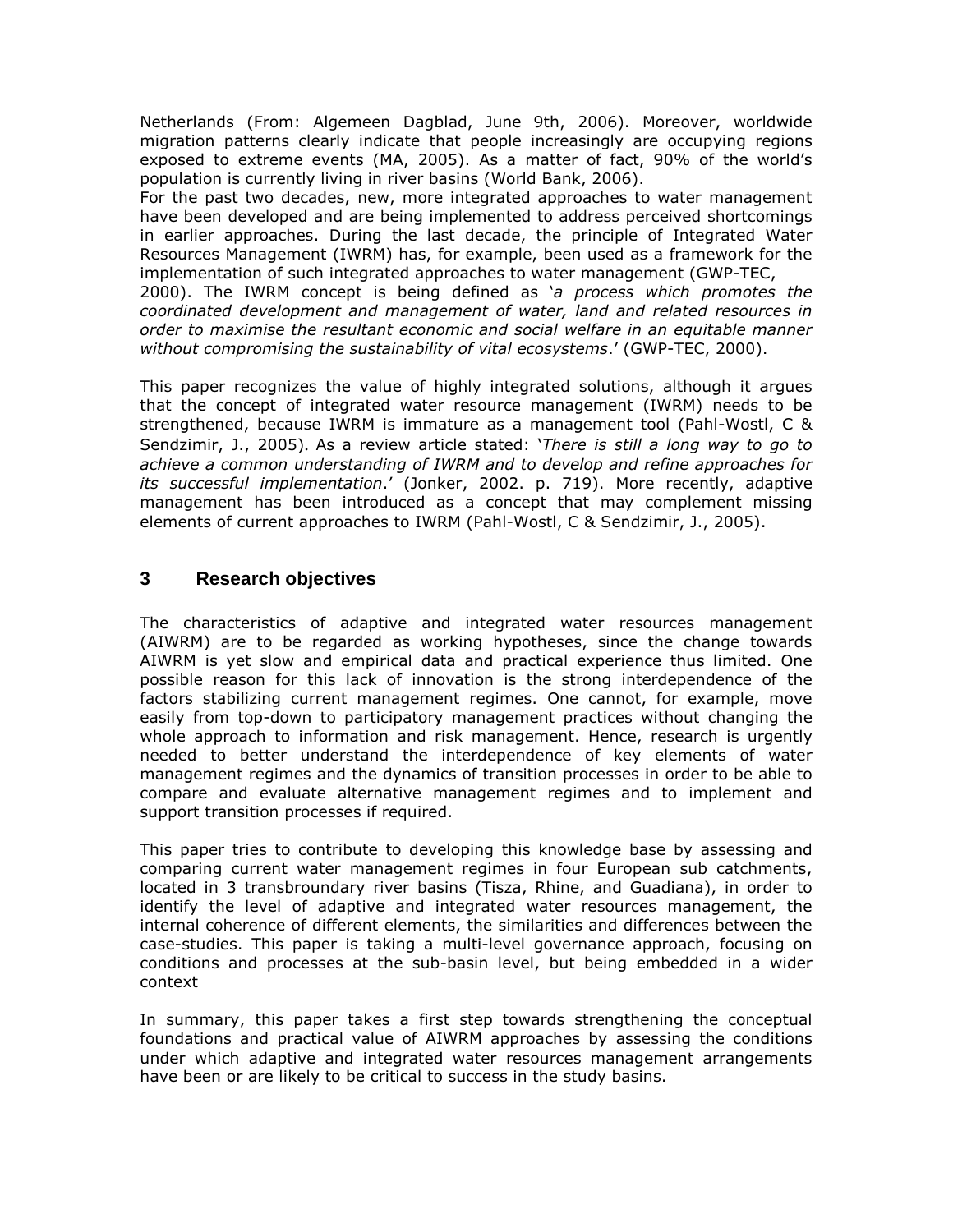## **4 Research questions**

Based on the research objectives described above, the following overall research question is central to this paper: what are the conditions under which adaptive and integrated water resources management arrangements have been or are likely to be critical to success in the study basins?

Based on the overall research question the following research questions will be addressed:

- 1) What is the level of Adaptive and Integrated Water Resources Management in dealing with climate-related extreme events in each casestudy? Are there any relationships between different elements? And how could these relationships be explained?
- 2) What are differences and similarities between the case-studies? And how could these similarities and differences be explained?
- 3) Are there any general patterns in the characteristics of AIWRM based on comparative analysis?

## **5 Analytical framework**

The analytical framework for this paper (see figure 1) can best be described as a framework in which adaptive and integrated water resources management (AIWRM) is embedded in an institutional setting of formal rules, such as the Water Framework Directive or national and regional Water Law(s). This institutional setting is created to respond to the demand for governance related to climate-related extreme events. AIWRM in combination with its institutional setting can be described as a water management regime. The most commonly used definition of a regime in political science is that of Krasner (1983): "implicit principles, norms, rules, and decisionmaking procedures around which actors' expectations converge in a given area". Principles are beliefs of fact, causation, and rectitude. Norms are standards of behaviour defined in terms of rights and obligations. Rules are specific prescriptions or proscriptions for action. Decision-making procedures are prevailing practices for making and implementing collective choice. Regime theory strives to explain the formation, properties and consequences of these (international) regimes (Mayer et  $al.$ , 1993). Due to the high interconnectedness and internal logic, it is assumed that individual elements of the regime cannot be exchanged arbitrarily.

The factors which are considered important in Adaptive and Integrated Water Resources Management (AIWRM) have been developed based on working hypotheses of the NeWater-project (Pahl-Wostl et al., 2005). Some structural requirements for a system to be adaptive have been summarized in the following table. Two different regimes are contrasted as the extreme, opposing ends of six axes.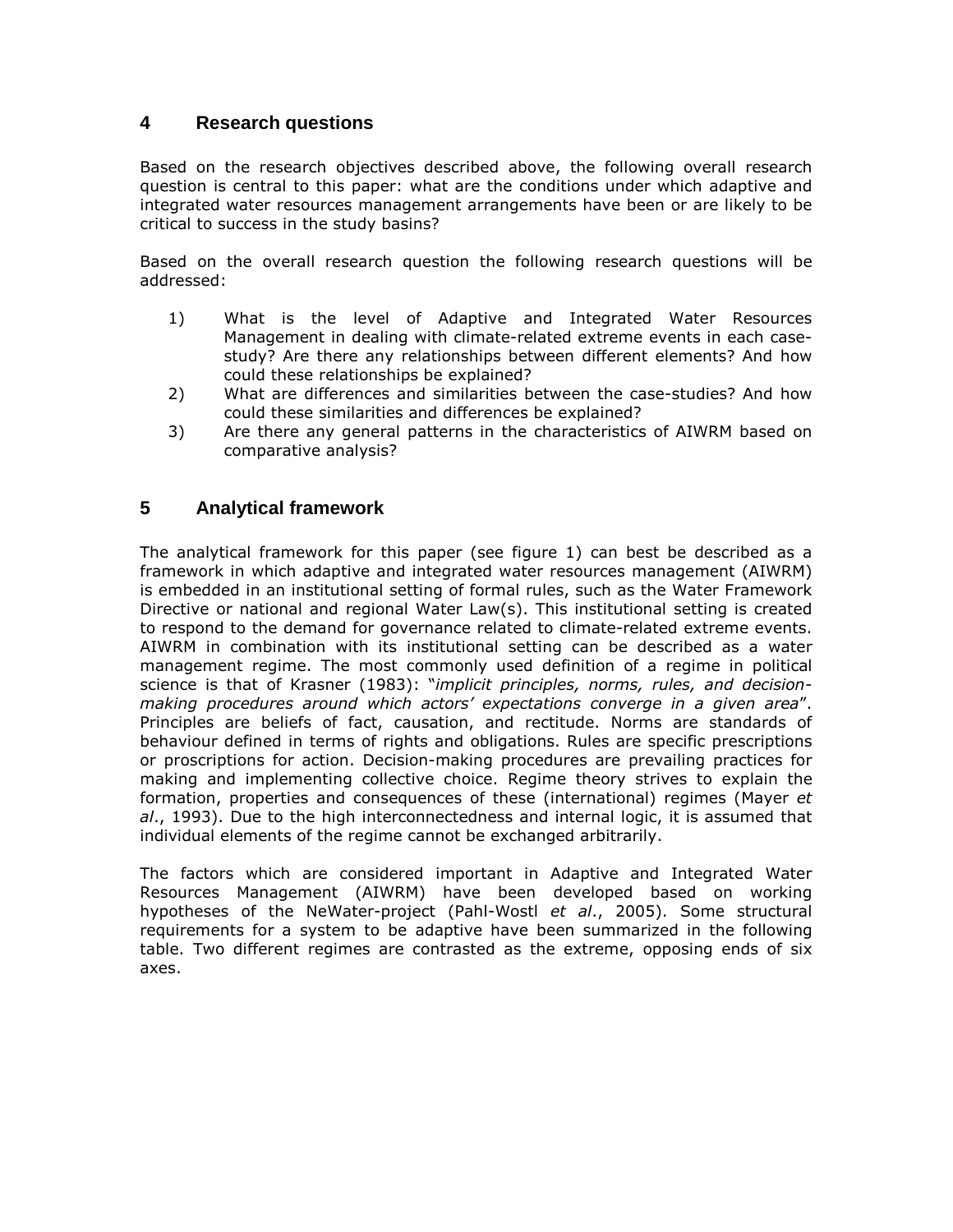| Dimension                             | <b>Prediction, Control Regime</b>                                                                               | <b>Integrated, Adaptive Regime</b>                                                                                          |
|---------------------------------------|-----------------------------------------------------------------------------------------------------------------|-----------------------------------------------------------------------------------------------------------------------------|
| Governance                            | Centralized, hierarchical, narrow<br>stakeholder participation                                                  | Polycentric, horizontal, broad<br>stakeholder participation                                                                 |
| Sectoral<br>Integration               | Sectors separately analysed<br>resulting in policy conflicts and<br>emergent chronic problems                   | Cross-sectoral analysis identifies<br>emergent problems and<br>integrates policy implementation                             |
| Scale of<br>Analysis and<br>Operation | Transboundary problems emerge<br>when river sub-basins are the<br>exclusive scale of analysis and<br>management | Transboundary issues addressed<br>by multiple scales of analysis and<br>management                                          |
| <b>Information</b><br>Management      | Understanding fragmented by<br>gaps and lack of integration of<br>information sources that are<br>proprietary   | Comprehensive understanding<br>achieved by open, shared<br>information sources that fill gaps<br>and facilitate integration |
| Infra-<br>structure                   | Massive, centralized<br>infrastructure, single sources of<br>design, power delivery                             | Appropriate scale, decentralized,<br>diverse sources of design, power<br>delivery                                           |
| <b>Finances and</b><br>Risk           | Einancial resources concentrated<br>in structural protection (sunk<br>costs)                                    | Financial resources diversified<br>using a broad set of private and<br>public financial instruments                         |

**Table 2**: Different regimes and their characteristics (From: Pahl-Wostl et al., 2005)

Using these working hypotheses as a starting point, the factors considered important in adaptive and integrated water management have been operationalised, based on relevant literature, which resulted in an analytical (sub-)framework for AIWRM (see green box in figure 1), consisting of nine different categories of variables:

- A) Agency
- B) Awareness Raising & Education
- C) Cooperation (maybe split in stakeholder and citizen participation & networks)
- D) Policy development & implementation
- E) Information management & sharing
- F) Finances and cost recovery
- G) Risk management
- H) Effectiveness of (international) regulation

An important assumption in this analytical framework is that effective AIWRM is able to facilitate a change in rule configuration, as being an adaptation to climate change. As such, there is a reciprocal relationship between the institutional setting and AIWRM. Moreover, my assumption is that this relationship is reciprocal only in a situation of bottom-up governance, including real participation of non-governmental stakeholders, but also from different government sectors, lower levels of government, and downstream stakeholders. This bottom-up process is emerging from partnerships and networks (Geels et al., 2004). In a hierarchical mode of government, merely including top-down processes, this relationship will have a unilateral character, instead of a reciprocal one.

In turn, the analytical framework describes the physical intervention in the river basin, being defined as adaptation measures within the context of flood protection and drought/low flow protection (see figure 1, yellow box). In principle, this could be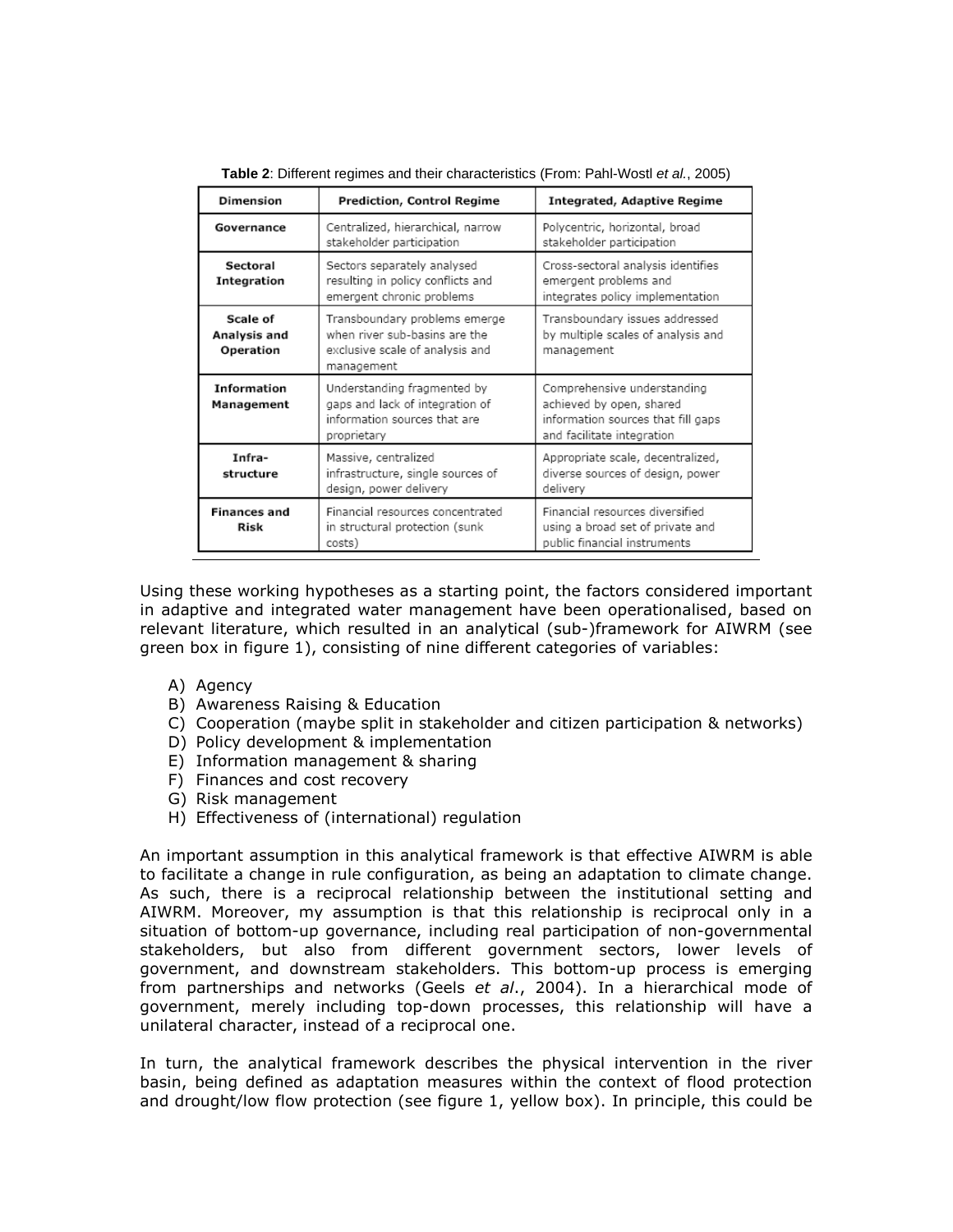measures which have been implemented very recently or more than 50 years ago. Moreover, it should be taken into account that each regime could be currently in a process of policy development or –implementation as regards its adaptation to climate-related extreme events. The results presented in this paper are therefore being analyzed from this perspective.



**Figure 1 – Analytical framework for explorative research in this paper** 

Although this paper is focusing on adaptation to climate-related extreme events, instead of adaptation to climate change, it is useful to take a look at the definition of 'adaptation to climate change' as defined by Adger et al., (2005, p.78):

 "An adjustment in ecological, social or economic systems in response to observed or expected changes in climatic stimuli and their effects and impacts in order to alleviate adverse impacts of change or take advantage of new opportunities. Adaptation can involve both building adaptive capacity thereby increasing the ability of individuals, groups, or organisations to adapt to changes, and implementing adaptation decisions, i.e. transforming that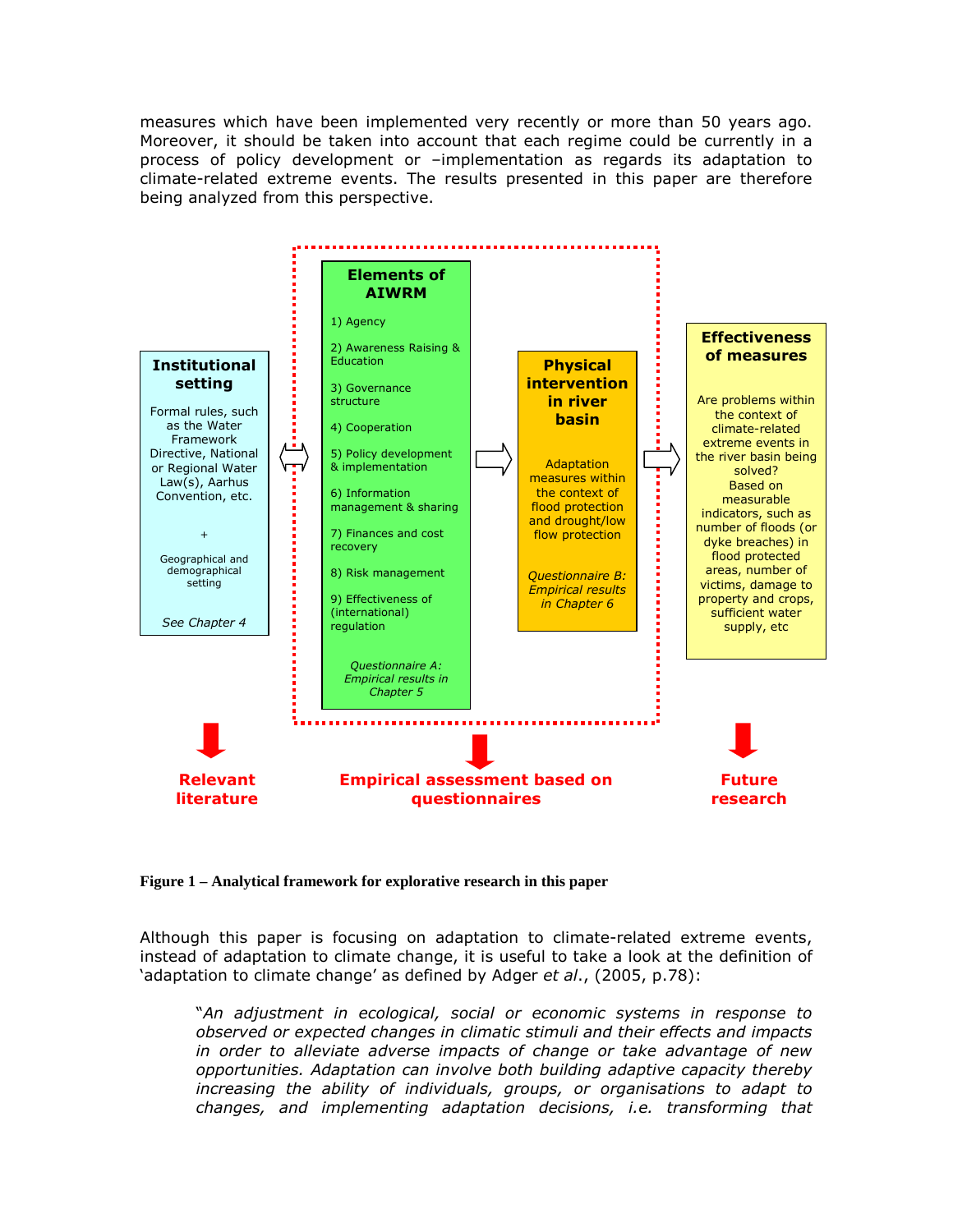capacity into action. Both dimensions of adaptation can be implemented in preparation for or in response to impacts generated by a changing climate."

The adaptive capacity to deal with changes is similar to the level of Adaptive and Integrated Water Resources Management (AIWRM) in this paper (see green box in figure 1).

In the analytical framework described above this paper is focusing on two dependent variables:

- 1) The adaptive capacity / level of AIWRM (see green box in figure 1), and;
- 2) The physical intervention in the river basin, being defined as adaptation measures within the context of flood protection and drought/low flow protection (see orange box in figure 1).

A calibrated approach (standardized questionnaire, expert judgement and reinterpretation of outcomes by means of relevant literature) was used to compare the state of affairs in water management in the selected case-studies.

By combining in-depth case studies with more extensive and formal comparative analysis we can to some extent use the strengths of one to compensate for limitations inherent in the other. This paper has taken the research problem, rather than a favorite methodology, to determine the research approach, and both the quantitative and qualitative aspects can be used in a consonant manner (Leon, P. de, 1998). As such it is possible to combine the qualities of the case-oriented approach with the qualities of the variable-oriented approach (Ragin-Rihoux, 2004 in Journal of Qualitative Methods).

With only a small number of cases I do not expect major generalizations to suddenly emerge, but I do expect the contrasts to help refine the analyses and consideration of options in each sub-basin.

Not much work is available on comparative analyses of river basins including full range of a water management regime's complexity (Myint 2005; Wolf 1997). Many studies on IWRM are descriptive and limited to recording success or failure of single cases. The initial comparisons will help develop and test protocols (cf. Breimeier et al. 1996) that open the way for efforts at broader generalizations about options for institutional designs and procedures with a special emphasis on assessing what does and doesn't work well with respect to adaptive and participatory IWRM.

### **7 Towards a more precise understanding of Adaptive and Integrated Water Resources Management**

Based on the empirical results of this research it is possible to describe general patterns, and the internal coherence of separate elements within these patterns, in order to explain the differences and similarities between water management regimes in European river basins. In general, water management regimes with a higher level of consensual (bottom-up) governance are also characterized by:

A) More adaptive leadership, which is characterized by the mobilization of allies, taking advantage of exogenous factors (e.g. when political climate is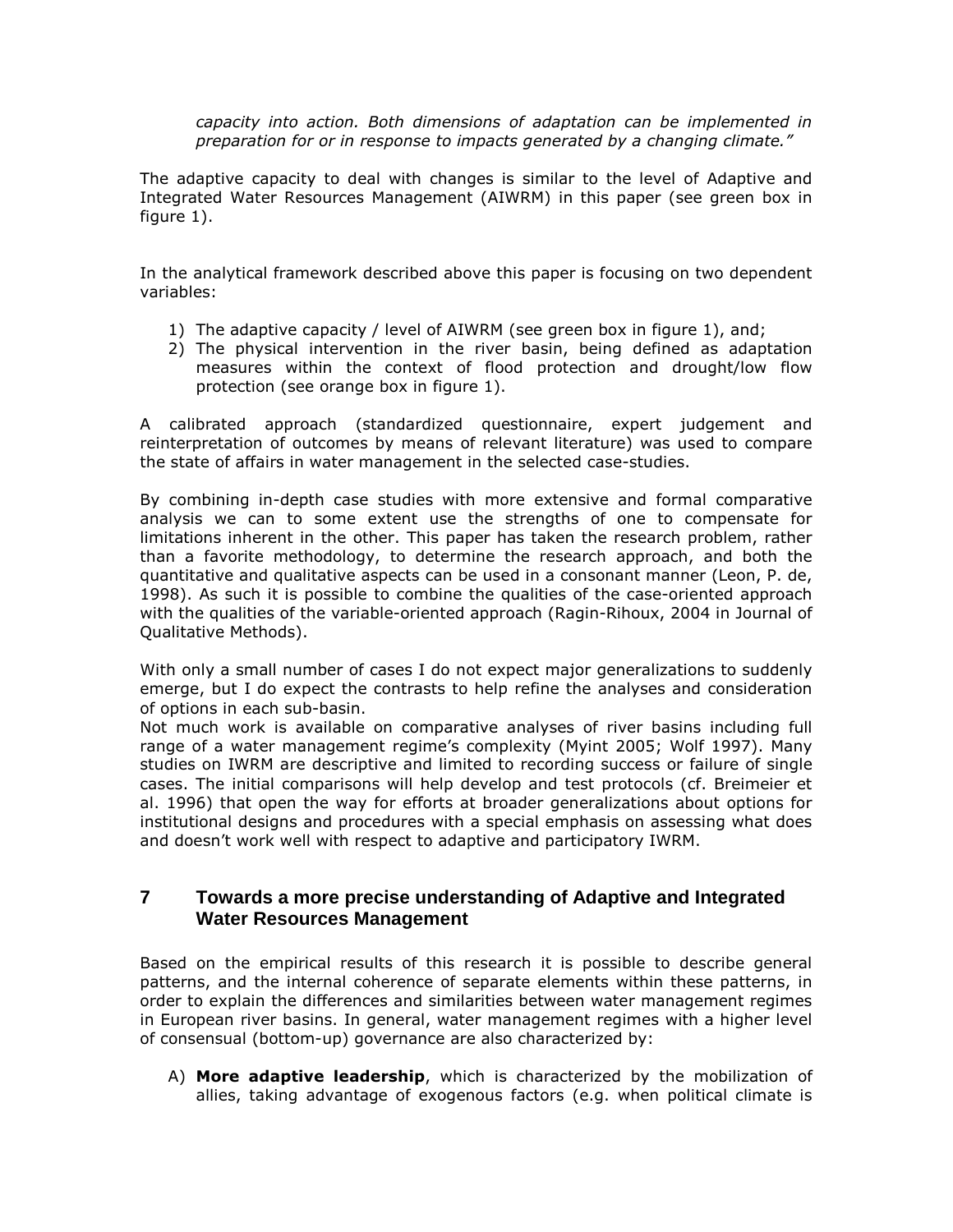right or when new information becomes available), pro-active leadership (anticipating on problems), and an ability to formulate and articulate internally consistent policy preferences (high level of cohesion). A deviating aspect in this general pattern is the extent to which leadership is able to deal effectively with barriers. To a certain degree, barriers are causing (serious) delays or problems in all case-studies (which is no surprise, otherwise it wouldn't be called barriers). Another deviating aspect in the general pattern is the authority of agencies to act externally, in particular the legal competence in given subject matter. The level of authority is relatively low in the Upper Tisza, and relatively high in the other case-studies as compared to the general pattern.

In the case-studies dominated by hierarchical top-down governance, like Alqueva, the level of adaptive leadership is relatively low. This is no surprise since leadership on a sub basin level is not used to be involved in decisionmaking by higher level governments, meaning that the key functions of leadership in adaptive governance on lower hierarchical levels are much less required, or simply not authorized and therefore more risky, which results in less developed adaptive leadership.

- B) Higher levels of horizontal and vertical cooperation, which is characterized by the inclusion of non-governmental stakeholders, the involvement of government bodies from different sectors and from different hierarchical levels, and higher levels of conflict resolution. A deviating aspect is the cooperation across administrative boundaries, in which downstream governments are involved in decision-making by upstream government and where international/ transboundary co-operation structures are in place. This transboundary cooperation shows no substantial differences between the case-studies, although in the neighboring Tisza case-studies there are different opinions on the success of transboundary conflict resolution. The scores in the upstream case-study (Zacarpathian Tisza in the Ukraine) are higher than the scores in the downstream case-study (Upper Tisza in Hungary). This is an interesting observation, since both case-studies are adjacent to each other, which means that upstream and downstream authorities are sitting at the same negotiation table. In other words, the resolution outcomes are more satisfactory for the upstream government than for the downstream government. Another deviating aspect is the level of legal provisions concerning access to information (Aarhus Convention and EU Directive 2003/4/EG), participation in decision-making (e.g. consultation requirements) and access to courts. Especially Portugal and Rivierenland are showing the highest scores here. This deviation is explained by the transposition of EU legislation into national law, which is lacking behind in both Tisza case-studies. A plausible reason is that Hungary became a member state only since 2004, and the Ukraine is not obliged to transpose EU legislation at all (although it shows incentives to do so).
- C) More adaptive and integrated policy development and implementtation, which is characterized by small-scale policy experiments, consideration of several alternatives and scenario's, and alternatives which include small and large-scale measures, structural and nonstructural measures, and finally by better developed monitoring and evaluation plans, including the establishment of process indicators, stress reduction indicators, and environmental status indicators. A deviation in the general pattern is the aspect of time horizon. An interesting observation in this research is that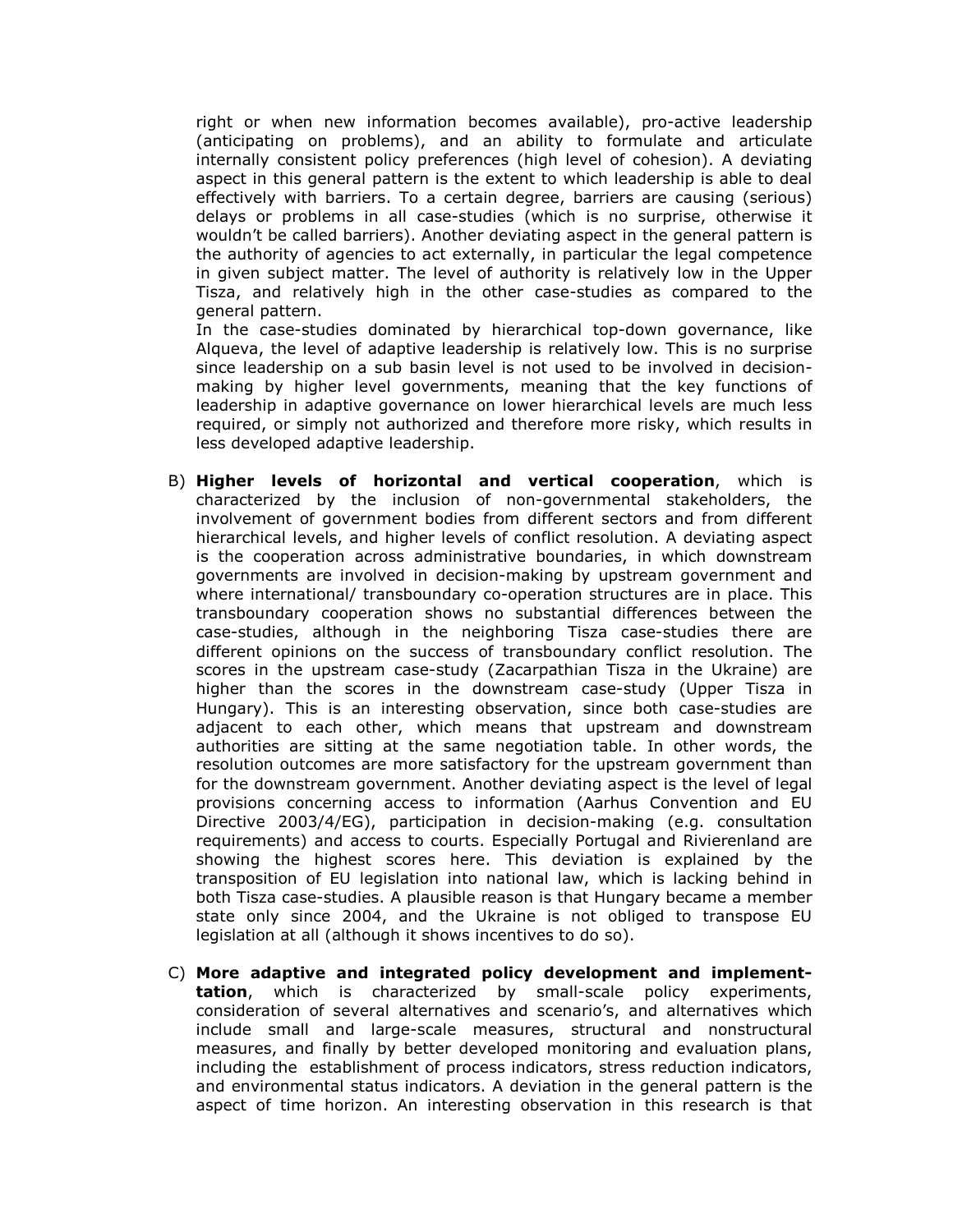experts in the case-study with the most massive and centralized infrastructure, which is the Alqueva case-study in Portugal, indicate that the measures taken now or proposed for the near future, do not limit the range of possible measures that can be taken in the far future. The experts in other case-studies have a more negative opinion on this aspect in their casestudies. Moreover, experts in the Alqueva case-study also expect, at least more than in the other case-studies, that solutions for short term problems do not cause more problems in the (far) future (20 years or more). This deviation may be explained by the problem framing of the experts in the respective case-studies. Whereas centralized and large-scale and infrastructure is not seen as a problem in the Alqueva case-study, there is also no sign of a "paradigm shift" as regards the implementation of more small-scale infrastructure. However, in the case-studies where large-scale infrastructure is seen as a problem, there are also trends towards decentralization of infrastructure and more small-scale infrastructure, such as the current development of emergency reservoirs in the Rhine Basin and Tisza Basin.

- D) More adaptive and integrated information management and –sharing, which is characterized by joint/participative information production, interdisciplinarity, elicitation of mental models and critical self-reflection about assumptions, explicit consideration of uncertainties, broad communication, and updated decision support systems. On some aspects there are a few slight deviations from the general pattern, such as the relatively low level of consensual knowledge in the Upper Tisza in Hungary, compared to the other case-studies. Another deviating aspect is the utilization of information, on which Alqueva is scoring higher as can be expected by the general pattern. As regards the consideration of uncertainties the Zacarpathian Tisza is showing relatively high scores, which is noteworthy, because current water policy documents in the Ukraine do not include any climate (change) scenarios. This observation suggests that different respondents are thinking of different types of information while scoring the indicators. Future research should therefore define more specifically what type of information or uncertainty needs to be scored.
- E) Integrated risk perceptions by formal expert judgement AND by stakeholders, followed by participative decision-making on what are acceptable risks.

Since the general patterns being observed in this research don't show any major deviations it is justified to conclude that there is a strong interdependence of the elements within a water management regime, and as such this interdependence is a stabilizing factor in current management regimes. One cannot, for example, move easily from top-down to participatory management practices without changing the whole approach to information management, risk management and cooperation, but also regarding the type of leadership. Additional limiting factors for moving towards adaptive and integrated water management regimes is a lack of funding and capacity in current water management regimes. Lack of capacity refers to a lack of adaptive leadership, limited number of water professionals who are familiar with AIWRM approaches, and limited public participation and stakeholder participation.

Within the general patterns and internal coherence as described above this research specifically provides empirical evidence for the positive correlation between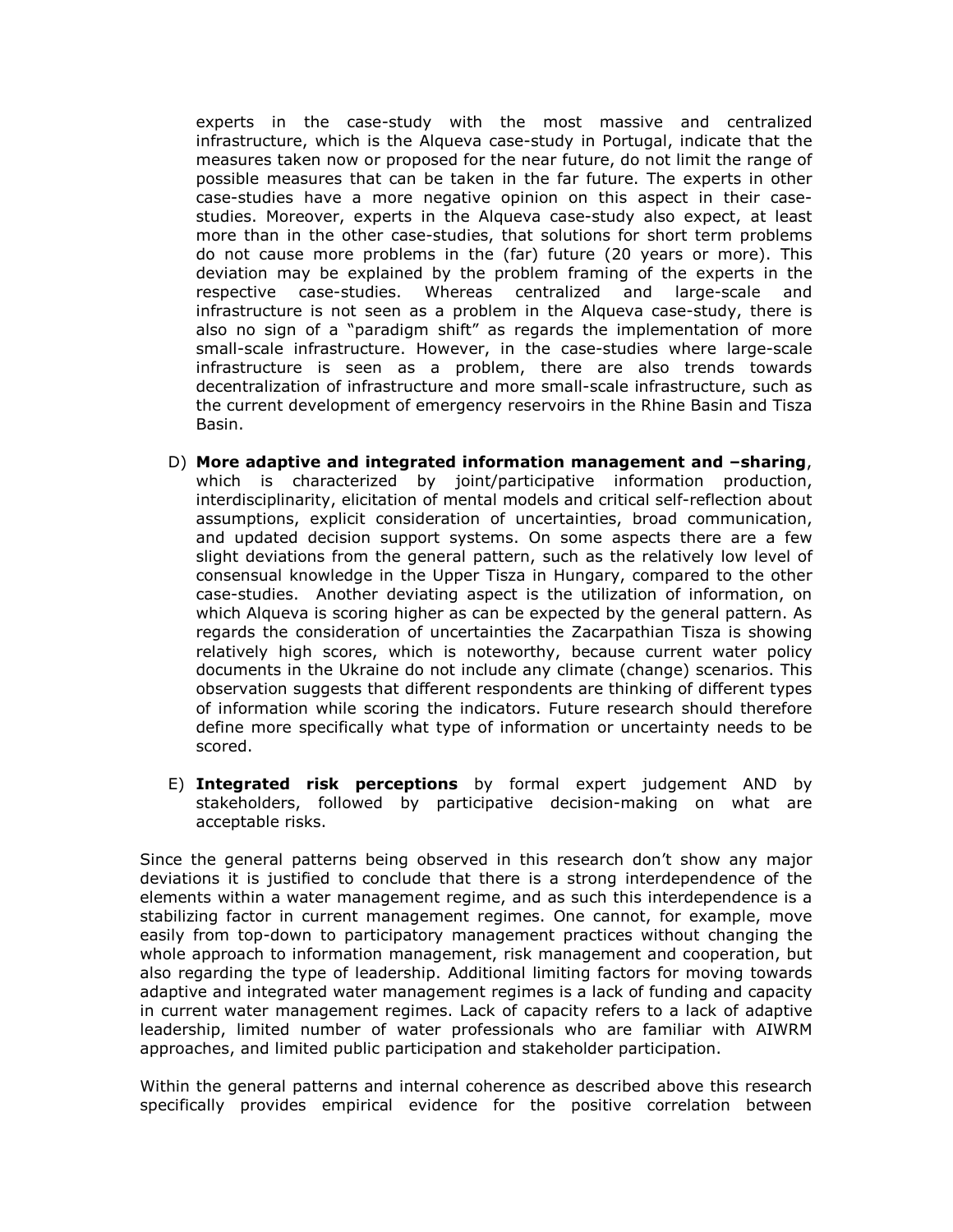horizontal and vertical cooperation, consensual knowledge production, and conflict resolution, leading to the conclusion that a lack of consensual knowledge is an important obstacle for cooperation. Cooperation and consensual knowledge is even more important when dealing with uncertainty and change. Several authors (Olsson et al., 2006; Stubbs and Lemon, 2001) argue that linking different networks and creating opportunities for new interactions are critical factors for learning and nurturing integrated adaptive responses to change. Therefore, mechanisms which facilitate social learning, such as cooperation structures or stakeholder platforms, are therefore posed in this paper as an important design principle for large-scale, complex multiple-use systems, such as river basins.

#### Finding a balance between centralized and decentralized river basin management

Although the general patterns as described above suggest that the more consensual (bottom up) governance the better the response of a water management regime to climate-related extreme events, it does not imply that (100%) decentralized river basin management is also the better and more effective strategy. However, it is obvious that current management regimes in Europe are moving towards more decentralized management approaches in order to improve their performance.

While some scholars argue for more public control in resources management (Carruthers and Stoner, 1981: 29), and others scholars for more decentralized, local management (Ostrom, 1990, 1992), this paper argues that an optimal performance of river basin management is achieved by a balance between centralized and decentralized river basin management, not only including mechanisms which facilitate social learning and consensual knowledge production (e.g. in cooperation structures and stakeholder platforms), but also arrangements for sharing upstreamdownstream costs and benefits. This is supported by case-study Rivierenland, which is having the highest score regarding bottom-up governance, although the weighted averages on governance in Rivierenland suggest that there is much more top-down governance than could be expected from consensus-based decision-making, especially since the water boards in the Netherlands are well-known for its consensus-based decision-making (also called the 'Poldermodel').

What is clear is that bottom-up governance and decentralization is not a straight forward solution to water management problems. It is also true that some problem areas lend themselves more to decentralization than others. Local solutions to local problems such as water allocation within a small river basin will likely be found more easily under a decentralized system, but there will probably always be the need for a certain degree of centralisation, for instance in the area of transboundary problems, capacity building and the setting of standards.

#### Responsiveness of the case-studies to climate-related extreme events

The responsiveness of all case-studies to new information on the expected water stress in the near future, but also their response to severe drought events in the recent years, is very limited. Even the case-study with the most severe water stress, which is the Alqueva, is showing limited results in implementing physical adaptation measures for coping with these extreme drought events.

Extensive studies in the Netherlands (RIZA, Droogtestudie, 2005) indicate that droughts and heat waves are becoming a serious problem for many sectors, such as water transport, agriculture and nature. At the same time it is obvious that the political climate is not ready for a policy change with regard to extreme droughts and heat waves. This political climate is represented in the Dutch policy document on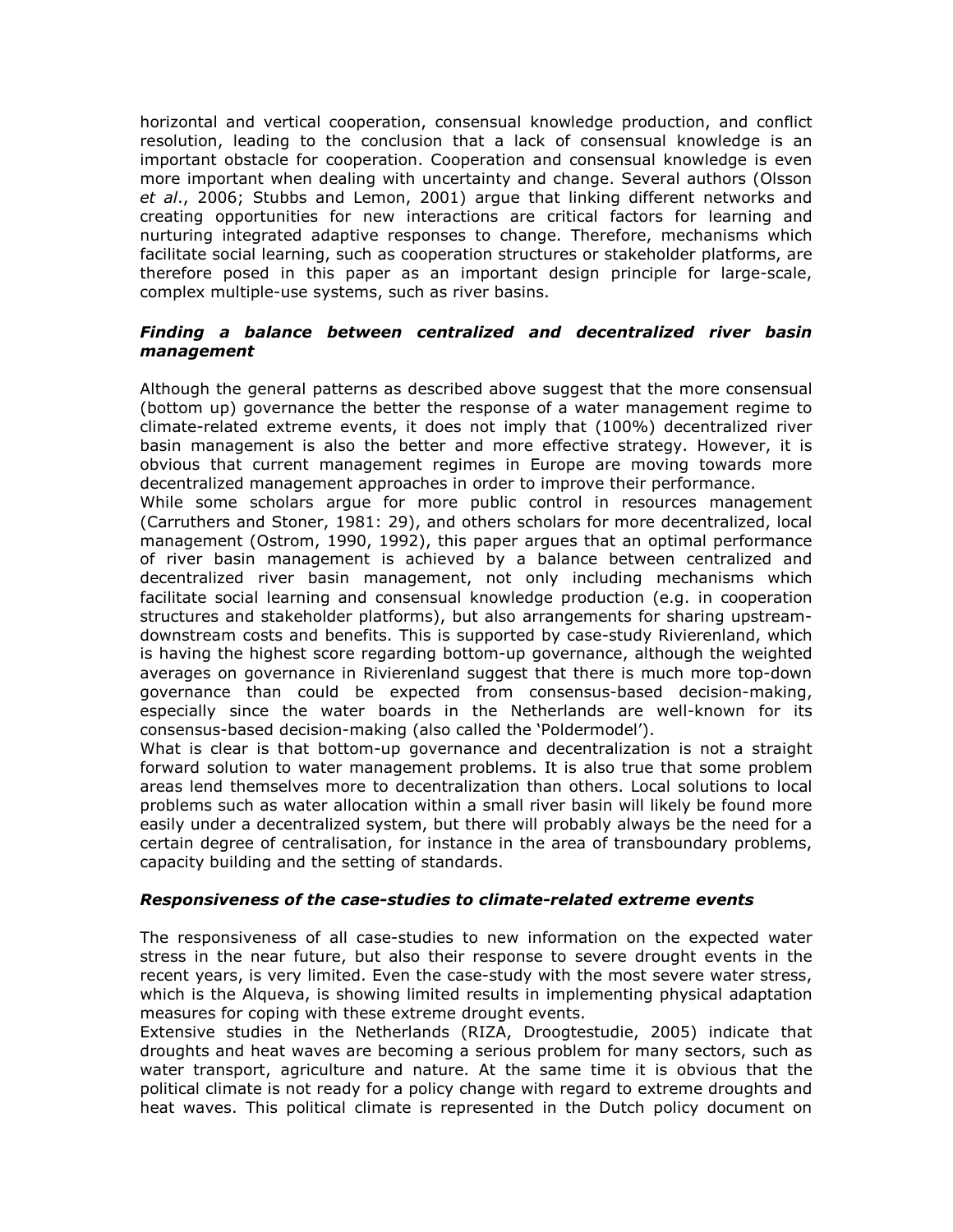National Safety (Ministry of Domestic Affairs, the Netherlands, 2006), which concludes that the situation with respect to mitigation and prevention of extreme droughts and heat waves is not as urgent as compared to other natural threats, such as pandemics (e.g. mouth and foot disease) and the threat of floods. As such there is no window of opportunity in the Netherlands to initiate new policy measures, since this would require that  $" \ldots a$  problem is recognized, a solution is available, the political climate makes the time right for change, and the constraints do not prohibit actions" (Kingdon 1995).

This lack of an adequate response, especially in Rivierenland, but also in the other case-studies, is noteworthy, since droughts and heat waves have already caused enormous adverse social, economic and environmental effects in recent years (Della-Marta et al., 2007: 252), and it is expected that this will become even worse due to climate change (IPCC, 2007). For example, agricultural production in the Netherlands is reduced by 5 to 35 % because of water shortages (Ministry of Domestic Affairs, Netherlands, 2006). This means an average economical damage of 180 million Euros/year, and even 1800 million Euros/year in extreme years (idem). Damage to the Dutch water transport sector goes up to 800 million Euros in extreme years (RIZA, Droogtestudie, 2005). Moreover, estimates based on the statistical excess over mean mortality rates amount to between 22,000 and 35,000 heat-related deaths across Europe as a whole (Milligan, 2004). On the other hand, since 1998 floods in Europe have caused some 700 deaths, the displacement of about half a million people and at least €25 billion in insured economic losses (EEA, 2007). In other words, in Europe there are more lethal victims due to drought and heat waves than because of floods.

Nevertheless, this research concludes that in Rivierenland and both Tisza casestudies there is considerably more awareness on flood than on drought risk, and it is therefore justified to support Milligan's statement that droughts and heat waves are the developed world's hidden disaster (Milligan, 2004), and in this case Europe's hidden disaster.

In contradiction to the poor response to drought and low flow problems, all casestudies, except for Alqueva, seem to be more effective in terms of flood protection measures. In the Alqueva, respondents indicate that flood problems and flood protection is not an issue, although it was confronted with flooding events (notably in 1997 and 2006). Rivierenland shows the most advanced policy development and implementation regarding flood protection, although this policy was mainly the result of (the threat of) floods in 1993 and 1995. As such its policy is a response due to extreme events in the past. These extreme events created political momentum for developing new flood protection policy, including climate change scenarios and a proactive preparation for the (future) impacts of climate change. Also in both Tisza case-studies recent floods have increased political momentum for planning new flood protection measures, although this has started a decade later, mainly due to the floods of 2005.

As regards flood protection policy Rivierenland is the most advanced of all four casestudies. Climate change (scenarios) and adaptation measures for flood protection are strongly integrated into the water policy agenda of Rivierenland. The Dutch water policy (Ministry of Transport, Public Works and Water Management, 2000) recognizes that in the coming years increasing water levels in the rivers and the accelerated rise in sea levels will mean that technical measures, such as raising dykes, will no longer be sufficient. The policy is to allow more space for water. In order to prevent floods, rivers are allowed to expand into side channels and wetland areas. Greater emphasis is also placed on managing water levels rather than keeping the water out. This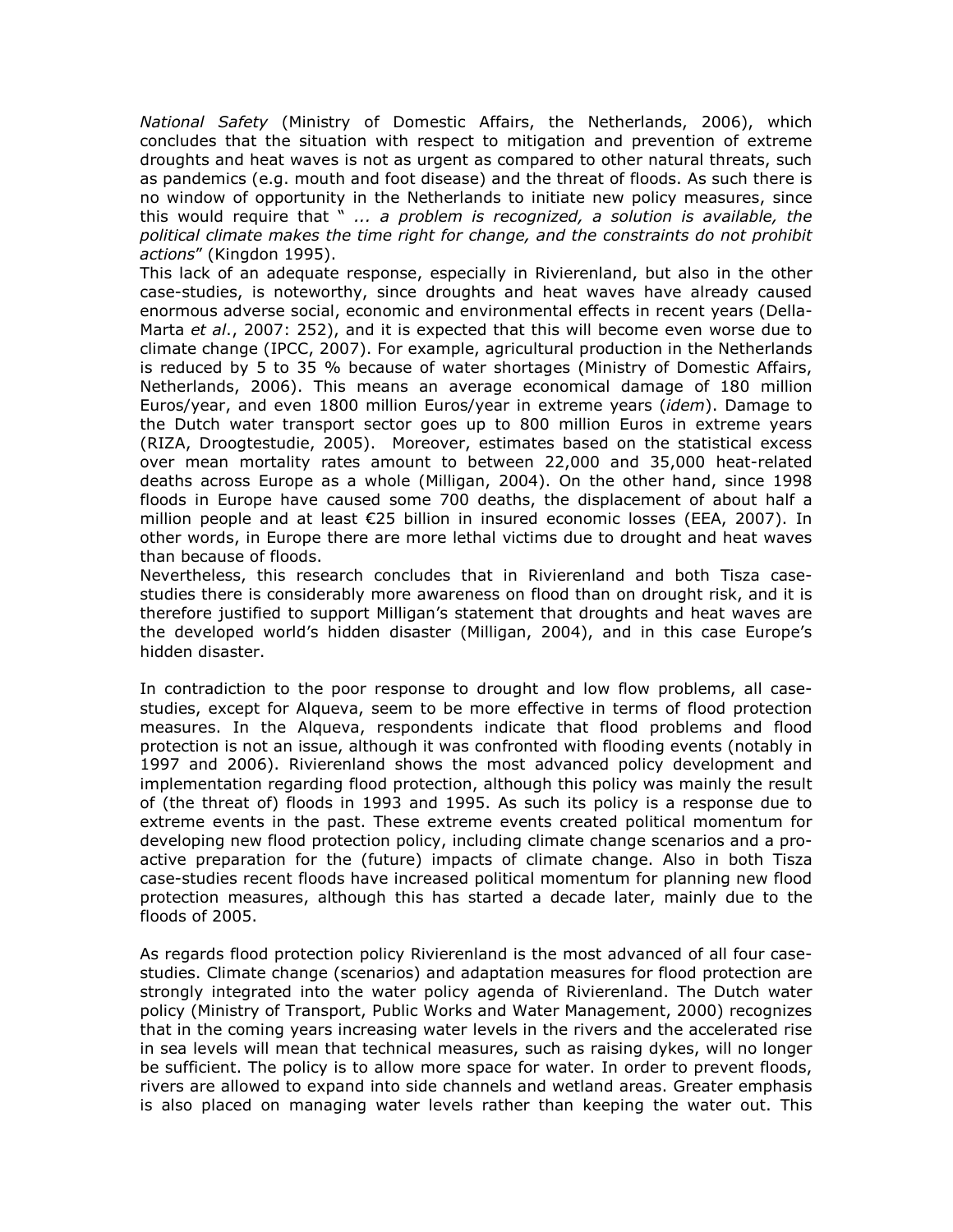paradigm shift can also be observed by the current implementation of non-structural measures such as flood insurance, flood zoning restrictions, land-use management, economic incentives, public information and community education. Non-structural measures are intended to modify flood susceptibility and flood impact. Also voluntary measures by land users are now starting to come into practice.

### **References**

Adger, W. N., Arnell, N. W. and Tompkins, E. (2005) Successful adaptation to climate change across scales. Global Environmental Change 15(2), 77-86

Carruthers, I., and R. Stoner (1981) Economic aspects and policy issues in groundwater development. World Bank staff working paper No. 496, Washington D.C.

Della-Marta, P.M., Luterbacher, J., Weissenfluh, H. von, Xoplaki, E., Brunet, M., Wanner, H. (2007), Summer heat waves over western Europe 1880–2003, their relationship to large-scale forcings and predictability, Clim Dyn (2007) 29:251–275

European Environment Agency (2007) 'Climate change and water adaptation issues', EEA Technical report No 2/2007

Geels, F., Elzen, B, Green, K. (2004) General introduction: Systmes innovation and transitions to sustainability, in Elzen, B., Geels, F., Green, K (eds.), Sytems innovation and the transition to sustainability: Theory, evidence and policy. (Cheltenham, Edawrd Elgar) p. 1-16.

GWP-TEC (Global Water Partnership - Technical Advisory Committee) (2000): Integrated Water Resources Management. TAC Background Papers No. 4. (GWP, Stockholm, Sweden)

IPCC, 2007a. Climate Change 2007: The Physical Science Basis. Summary for Policymakers. Contribution of Working Group I to the Fourth Assessment Report of the Intergovernmental Panel on Climate Change.

Krasner S. (1983) Structural causes and regime consequences: regimes as intervening variables. In: S. Krasner (ed.), International Regimes (Ithaca, N.Y.: Cornell University Press, 1983), p. 1.

Leon, P. de, (1998) Models of Policy Discourse: insights versus Prediction Policy Studies Journal 26 (1), 147–161.

Mayer, P., Rittberger, V. and Zürn, M., 'Regime theory: state of the art and perspectives', in V. Rittberger (ed.), Regime Theory and International Relations (Oxford: Clarendon Press, 1993), pp. 391–430.

Milligan J (2004) Heatwaves: the developed world's hidden disaster, Techn Ber, International Federation of Red Cross and Red Crescent, World Disasters Report.